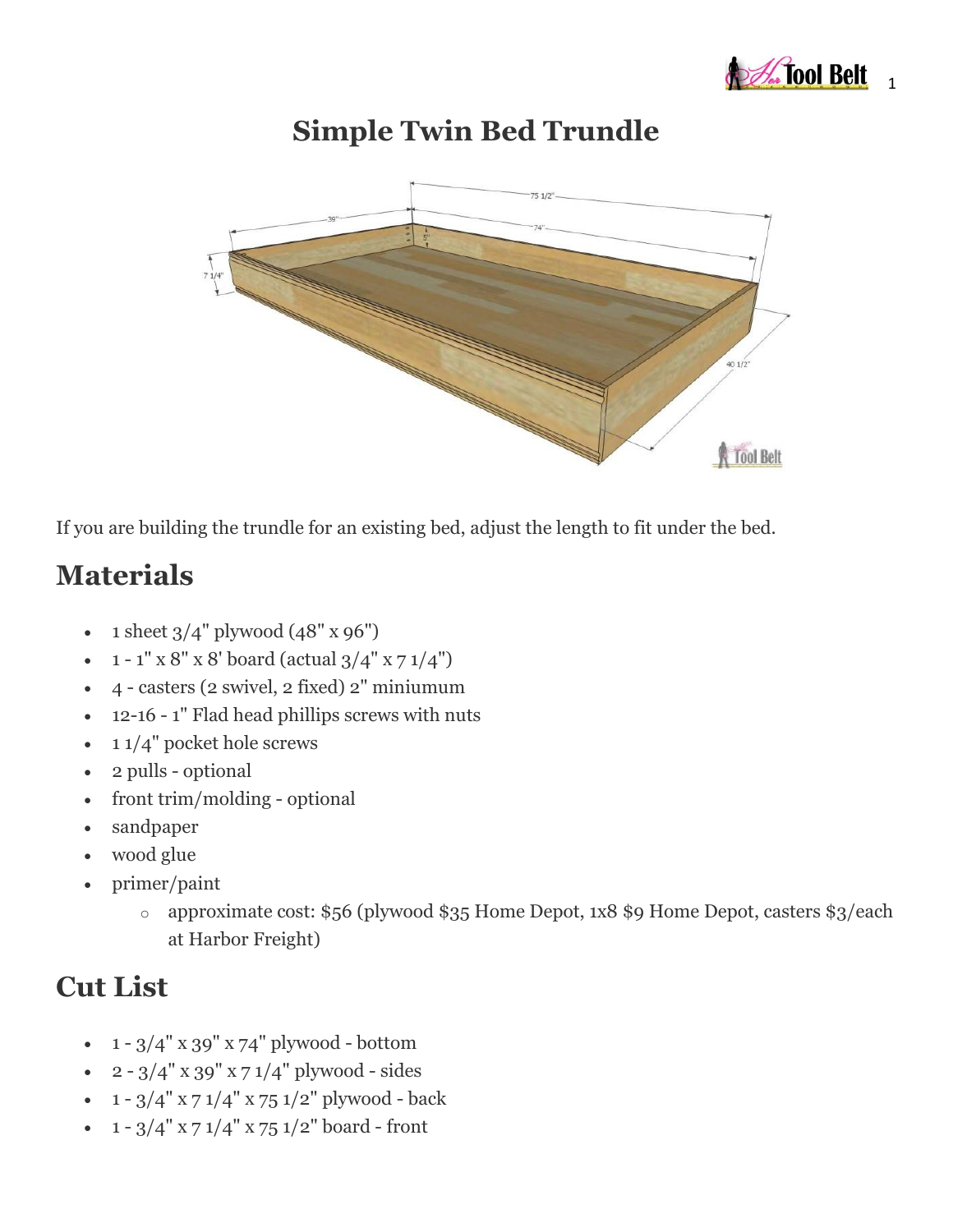

### **Cut Diagram**



# **Step 1**

Cut out the trundle parts using the cut list and diagram. On the front board, I added some detail by routing a shape on the edges, this is totally optional. Another idea would be to add your favorite molding or trim to the top and bottom of the front piece.

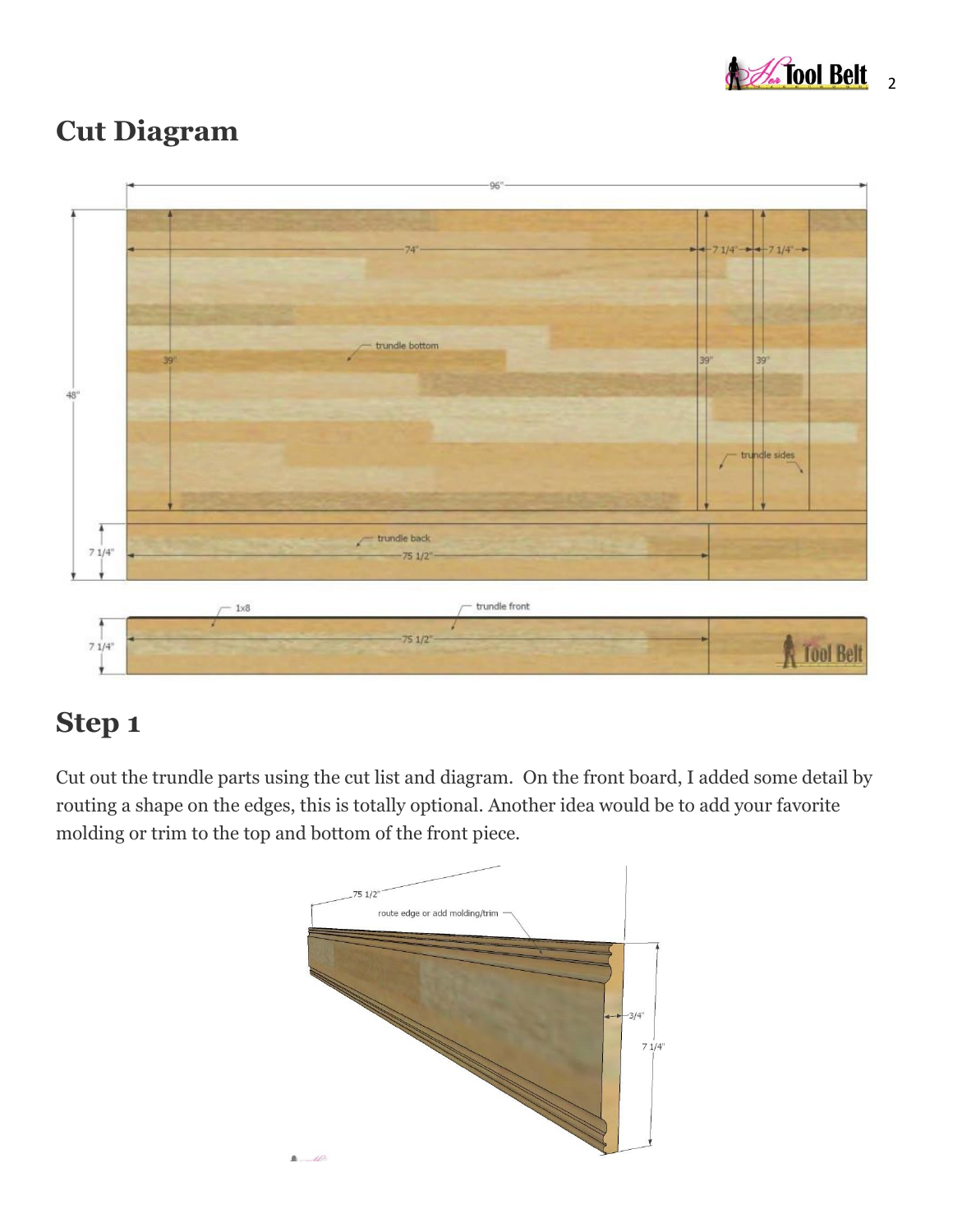

# **Step 2**



Drill pocket holes for 3/4" material in the ends of the side pieces.

Drill pocket holes for 3/4" material around the trundle bottom, space about every 5 inches.

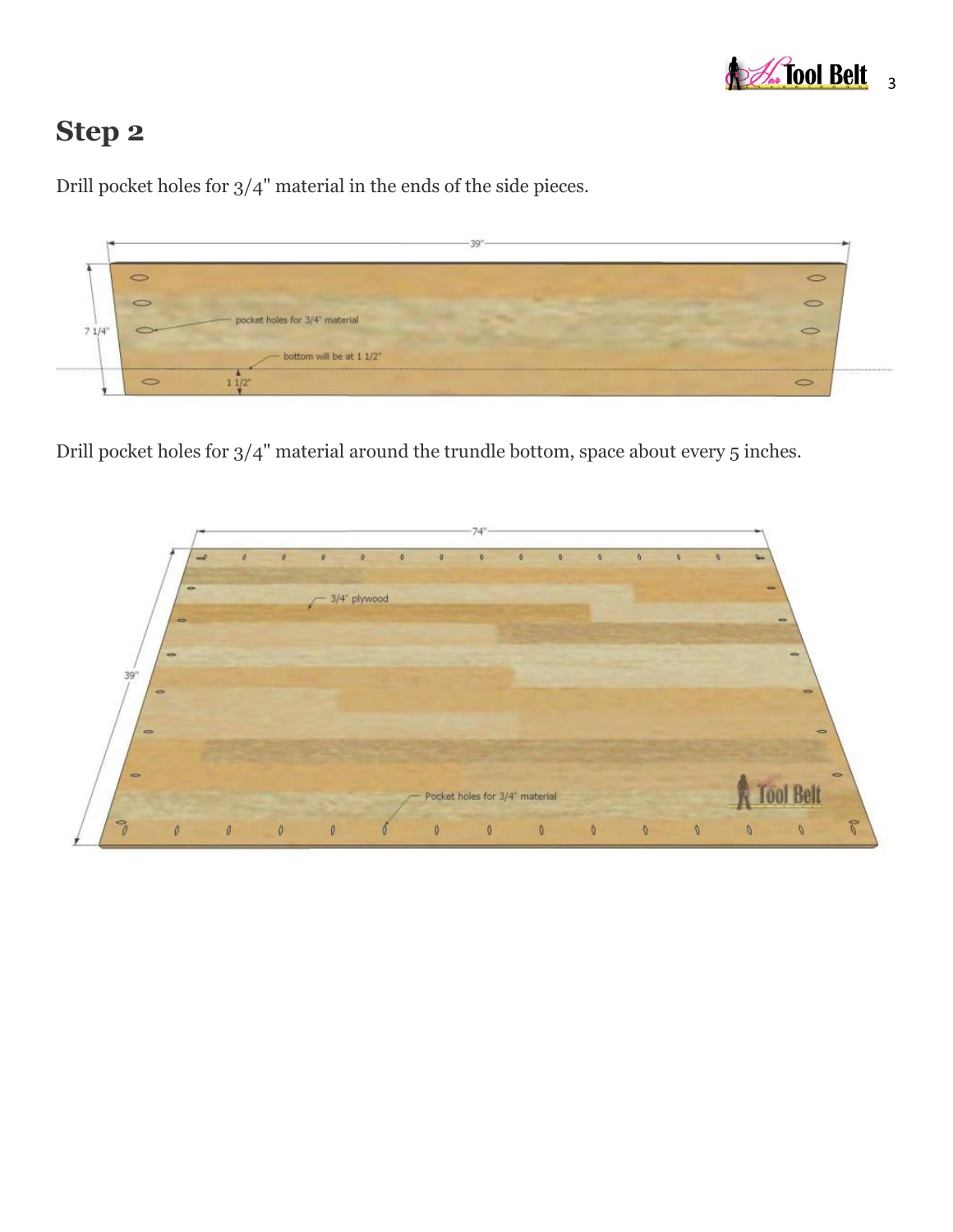

# **Step 3**

Measure and mark 1 1/2" from the bottom on the sides. Use wood glue and 1 1/4" pocket hole screws to secure the side pieces to the bottom. Then attach the back and front pieces to the bottom.



Use wood glue and 1 1/4" pocket hole screws to secure the side pieces to the front and back.